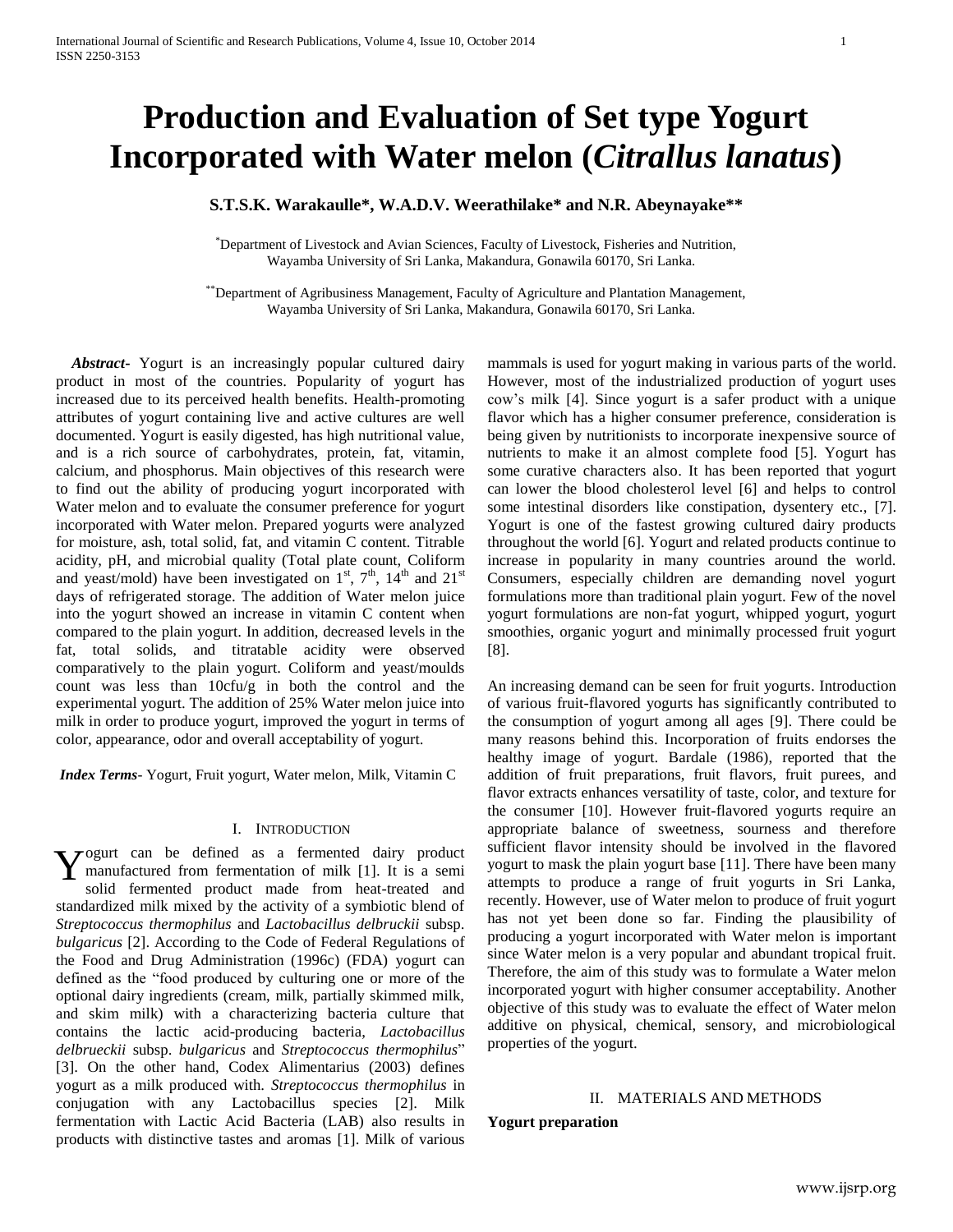Research was conducted in the Laboratories of the Department of Livestock and Avian Sciences and the Department of Food Science and Technology, Wayamba University of Sri Lanka. Full fat cow milk was obtained from the milk collecting center at Makandura, Gonawila, Sri Lanka. Water melon, sugar, and starter culture were purchased from the local market.

Collected Water melon (*Citrullus lanatus*) fruits were washed with clean water and peeled manually. Then the seeds were removed and the Water melon pieces were blended. Cleaned muslin cloth (washed with hot water) was used for filtration of juice. Filtrate was heated at 95˚C for 2 minutes. Cow milk was cream separated using the cream separator to obtain milk with 2.5% fat level. Milk was pasteurized and heated to 85˚C for 40 minutes. Sugar (8.78%) and gelatin (0.6%) were added to milk and mixed well. Heated milk was divided into four equal portions; one portion for control and the other three portions for the experiment. Water melon juice was added to the experimental milk samples at 20%, 25%, and 30% levels. Commercial yogurt starter culture (0.2 g/1L) containing 1:1 ratio of *Streptococcus thermophilus* and *Lactobacillus bulgaricus* was inoculated to the mixture. Prepared mixtures were incubated at 45˚C for 3.5 hours and stored at 4˚C after incubation.

#### **Sensory evaluation**

Two sensory evaluations were conducted using 50 untrained panelists drawn from the Wayamba University of Sri Lanka. First sensory evaluation was done to select the best inclusion rate of Water melon incorporated yogurt among the three coded samples (20%, 25%, and 30%). Second sensory evaluation was done to evaluate the consumer preference for Water melon yogurt which was selected from the first sensory evaluation. Panelists were instructed to indicate their preference for the samples. Five-point hedonic scale was used, in which 5 as the highest score and 1 as the lowest for each characteristics namely color, appearance, texture, odor, and overall acceptability.

## **Proximate analysis**

Yogurt samples were analyzed for moisture and fat content using sand pan technique and Gerber method [12, 13]. Whereas the ash content and total solids contents were determined according to the A.O.A.C Protocols [14].

## **Chemical analysis**

Standard pH meter (Eutech instrument, model 510, Malaysia) was used for the determination of pH. Total titratable acidity was determined by titration with 0.1N NaOH and Vitamin C content was determined according to the A.O.A.C Protocols [14].

## **Microbiological analysis**

Prepared yogurt samples were analyzed for total bacterial count, total coliform count, and yeast and mold count after 1, 7, 14, and 21 days of fermentation. Peptone water was used for the serial dilution. One gram (1g) of yogurt sample was taken into a culture tube and dissolved with 9 mL of peptone water. Plate count agar was used as the culture media for the determination of total plate count and incubated at  $36^{\circ}$ C for 48 hours. Colony counter was used for the enumeration of total plate count. Culture tubes with MacConkey Broth was used as the medium for the determination of Coliform, and incubated at 37°C for 48 hours. Presence of air bubbles in the Durham tubes or any color change indicated the positive results of coliform. Yeast and mold count was determined by inoculating the sample on potato dextrose agar and incubated at  $25^{\circ}$ C for 5 days.

## **Statistical Analysis**

Data obtained for chemical and proximate analysis were analyzed by t-test using SAS 9.2 version. Data obtained for sensory evaluation were analyzed using Chi-square in SAS 9.2 version and Kruskal-Wallis test in MINITAB 15. All the significances were determined at  $\alpha = 0.05$ .

## III. RESULTS & DISCUSSION

# **Sensory evaluation**

Results of the first sensory evaluation shown that the most preferred Water melon juice added yogurt was the one with 25% concentration of Water melon juice having significance difference (P<0.05) compared to 20% and 30%. Results from the sensory tests for the color, appearance, texture, odor, and overall acceptability of yogurts are shown in Table 1. Panelists were able to distinguish a significant difference  $(P<0.05)$  in all attributes among the two yogurt samples. Water melon juice was incorporated with yogurt with the intension of enhancing the color. It was proved by gaining a higher score for the color of Water melon yogurt (4.20) than the plain yogurt (4.12). Analyzed results for odor showed higher score for Water melon yogurt indicating that through the incorporation of Water melon juice, the odor has increased. Average overall acceptability scores ranged from 4.06 to 4.20 among the two yogurt samples. Moreover, results showed that overall acceptability of Water melon yogurt was significantly different (P<0.05). However, consumer preference for the texture of Water melon yogurt was lower than the plain yogurt. Reduction of scores for the texture was observed in Water melon yogurt (4.16) than the plain yogurt (4.26) (Table 1).

## **Proximate analysis**

Water melon yogurt showed significant difference (P<0.05) against plain yogurt in total solid content (Table 2). Mean mass fraction of total solid in Water melon yogurt was  $17.53 \pm 0.32$ , and this value is similar to that found in yogurts with added raspberry [15]. There was a significant difference in vitamin C content between the Water melon and the plain yogurt (P<0.05). Water melon yogurt showed significantly higher vitamin C content (16.46  $\pm$  0.7506 mg/100 g) than the plain yogurt (3.03  $\pm$ 0.07 mg/100 g) respectively (Table 2). Mbaeyi and Anyanwu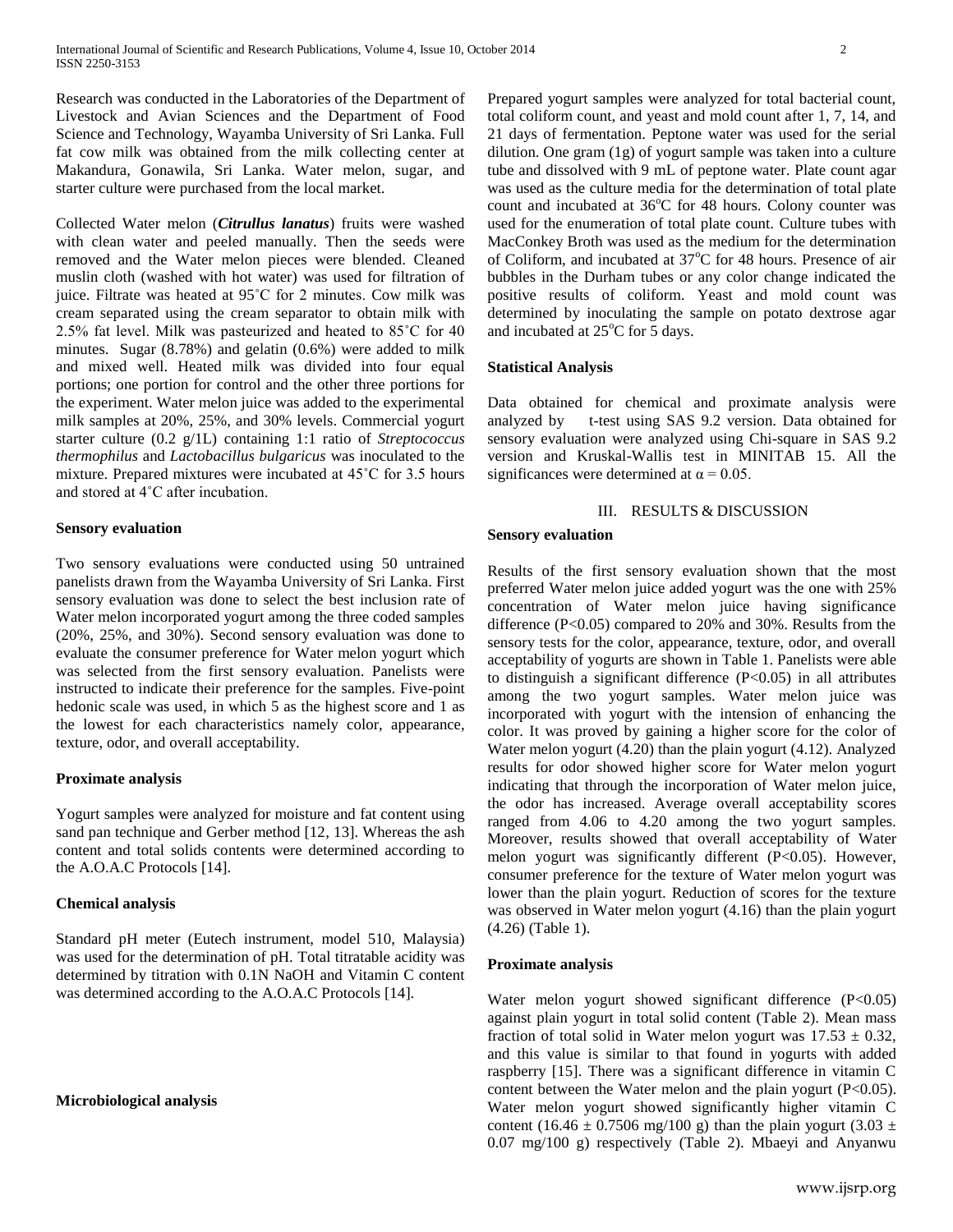(2010) also have found that, increased vitamin C content with the increasing concentration of solar dried bush mango pulp with yogurt [16].

Table 1. Sensory attributes of plain yogurt and Water melon juice incorporated yogurt samples.

**Note**: Mean values in the same row with different letters are

| <b>Criteria</b> | <b>Plain cow milk</b>         | <b>Water melon</b>       |  |
|-----------------|-------------------------------|--------------------------|--|
|                 | yogurt                        | yogurt                   |  |
| Color           | $4.12 \pm 0.629^a$            | $4.20 \pm 0.689^b$       |  |
| Appearance      | $4.12 \pm 0.629^a$            | $4.20 \pm 0.689^b$       |  |
| Texture         | $4.26 \pm 0.755^{\text{a}}$   | $4.16 \pm 0.664^b$       |  |
| Odor            | $4.06 \pm 0.913^a$            | $4.40 \pm 0.586^{\circ}$ |  |
| Overall         | $4.06 \pm 0.752$ <sup>a</sup> | $4.20 \pm 0.586^a$       |  |
| acceptability   |                               |                          |  |

significantly different  $(P<0.05)$ , n=50

Table 2. Physicochemical characteristics of plain and Water melon incorporated cow milk yogurt.

| Composition     | <b>Plain cow milk</b><br>yogurt | <b>Water melon</b><br>yogurt |  |
|-----------------|---------------------------------|------------------------------|--|
| Moisture $(\%)$ | $79.37 \pm 0.11^a$              | $79.35 \pm 0.11^a$           |  |
| Fat $(\%)$      | $2.43 \pm 0.05^{\circ}$         | $2.46 \pm 0.05^{\text{a}}$   |  |
| Ash $(\%)$      | $0.72 \pm 0.01^{\text{a}}$      | $0.73 \pm 0.01^a$            |  |
| Total solid (%) | $17.53 \pm 0.32^{\text{a}}$     | $19.71 \pm 0.22^{\text{a}}$  |  |
| Vitamin C       | $3.03 \pm 0.07$ <sup>a</sup>    | $16.46 \pm 0.75^b$           |  |
| mg/100g         |                                 |                              |  |

**Note**: Mean values in the same row with different letters are significantly different ( $P<0.05$ ), n=3

#### **Chemical analysis**

Results of the changes in pH during the storage period of two yogurt samples were illustrated in the Figure 1. Significant difference in pH change was observed throughout the storage period at  $4^{\circ}$ C (P<0.05). Reduction of pH may be due to the action of microbial population in the yogurt. Moon *et al.,* (1993) also have reported that there was a decrease in pH during the storage of gel type yogurt [17]. Bonczar *et al.,* (2002) stated that this can be explained by further metabolic activities of starter cultures during storage [18]. Titrable acidity (TA) of both yogurts increased gradually during the storage at  $4^{\circ}$ C for 3 weeks (Figure 2). But TA of Water melon incorporated yogurt showed lower values compared to the control. TA of the two yogurt samples were significantly different  $(P<0.05)$  at the first day and similar changes were observed for 7, 14, and 21 days of storage. Kucukoner and Tarakci (2004) also found that the plain yogurt had higher mean value of titrable acidity [19]. This phenomenon might be due to the acid production in the experimental yogurt during storage caused by the fermentation [20].



Figure 01. Changes of pH of control ( $\Diamond$ ) yogurt and Water melon incorporated yogurt  $(\Box)$  during storage.



Figure 02. Changes of TA of control ( $\diamondsuit$ ) yogurt and Water melon incorporated yogurt  $(\Box)$  during storage.

## **Microbiological evaluation**

Data on the total microbial count in control and Water melon incorporated yogurt samples showed in the Table 3 and was not significantly different  $(P>0.05)$  during 1, 7, and 14 days of storage, whereas the means for total bacterial count were significantly different (P<0.05) during 21 days. Peak total microbial count was observed at 14 days of storage in control  $(53.00\times10^{5} \pm 1.00\times10^{5})$  and Water melon incorporated yogurt  $(51.00\times10^{5} \pm 1.00\times10^{5})$ . Total microbial count showed a reduction after 21 days of storage in control  $(7.1 \times 10^5 \pm 0.10 \times 10^5)$ and Water melon yogurt  $(6.4 \times 10^5 \pm 0.34 \times 10^5)$ . This may be due to the depletion of nutrients and death of some survivors of the products. Mbaeyi and Anyanwu (2010) also observed that drastic reduction of total viable count of the yogurt samples formulated with solar-dried bush mango pulp [16]. Coliform were absent during the 21 days of storage life whilst 1-2 yeast and mold colonies were observed during the latter part of the storage period.